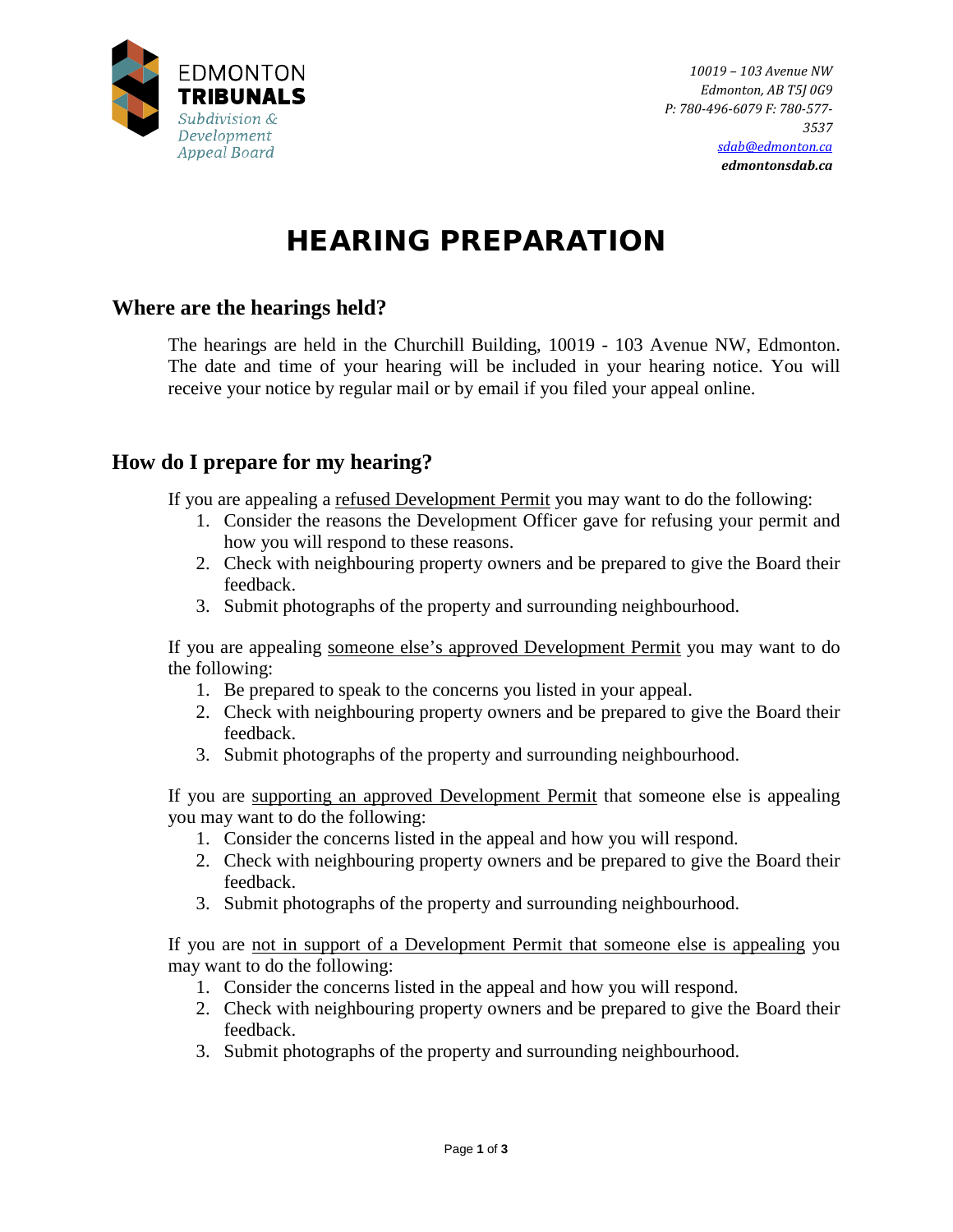# **What types [of documents need to be submitted for an appeal hearing?](http://edmontontribunals.ca/arb/arb-faq.aspx%23138)**

It is important to provide evidence to support your arguments at the hearing. This could include such things as:

- written submissions,
- a petition of support,
- photographs, or,
- other documents that support your position.

Please provide any information by noon the Friday before the hearing to allow the Board time for review. Evidence can be uploaded directly to your file using your PIN number or emailed to the SDAB office. There is no need to bring paper copies of any material that has been submitted electronically before the day of the hearing.

If you bring new information on the day of the hearing, you must provide:

- 8 paper copies of documents for a refused development appeal, Stop Order, or Subdivision Appeal, or
- 10 copies for a versus appeal.

The Board may call for a recess or a postponement in order to review documents submitted at the last minute.

#### **What should be provided in a community consultation?**

A community consultation should outline the scope of application with any listed variances. Names, signatures, addresses and room for feedback should be provided for neighbours to sign.

### **[What happens if I don't provide any documents?](http://edmontontribunals.ca/arb/arb-faq.aspx%23139)**

The Board can rely on verbal evidence provided by anyone in attendance at the hearing to make its decision. The Board will also consider the applicable bylaws and legislation. The Board may also consider evidence submitted by other people who are affected by the development.

### **How long is an appeal hearing?**

There is no specific length for an appeal hearing. Each hearing is scheduled with time for all parties to be able to provide their information and for the Board to ask questions. However, evidence must be relevant and not repetitive.

Hearings will never start before the scheduled time. They may start after the scheduled time if the previous hearing takes longer than expected.

Hearings can sometimes last more than two hours, especially if the appeal is complex.